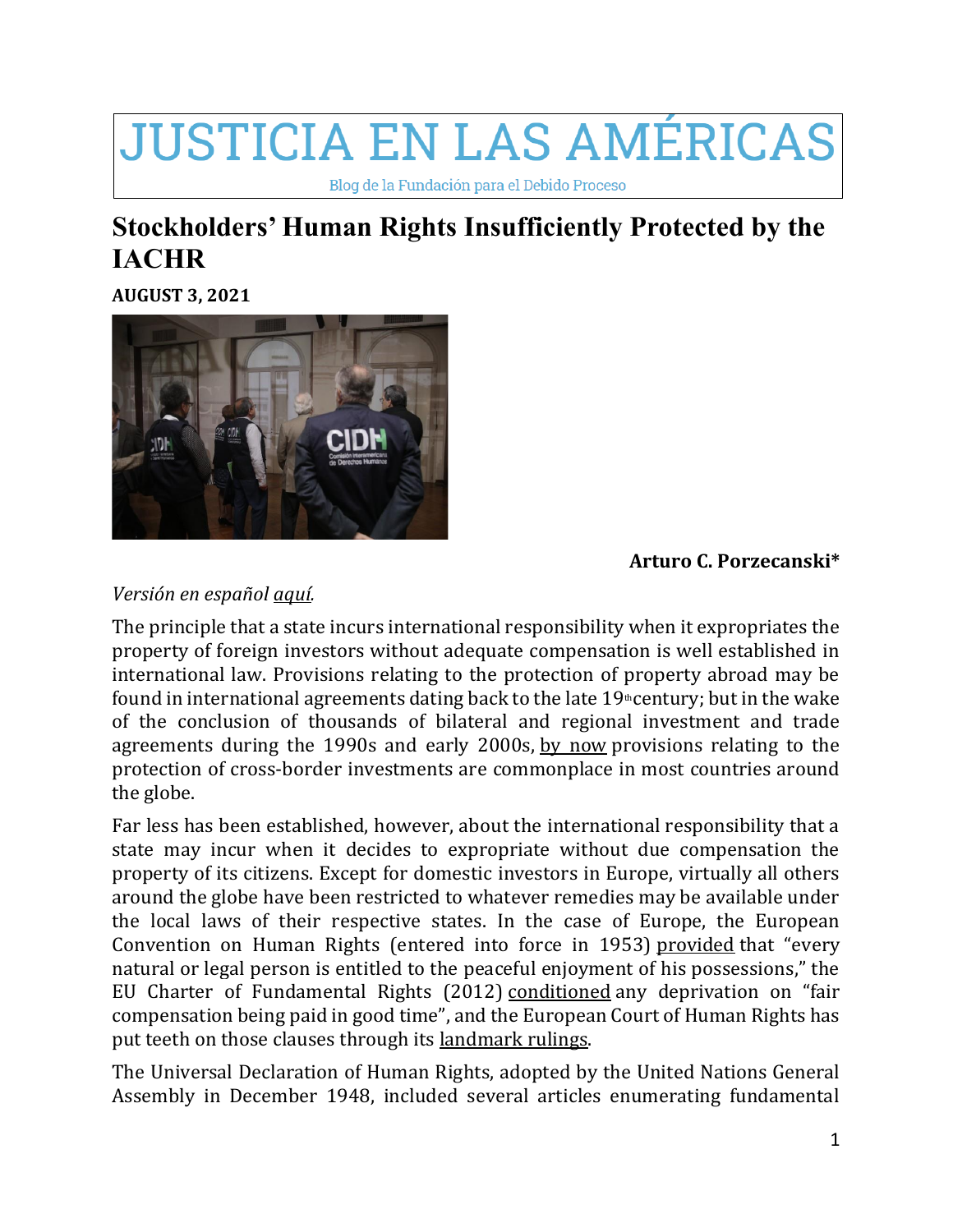rights of an economic nature, with Article 17 [spelling](https://www.un.org/en/about-us/universal-declaration-of-human-rights) out the right to own property from which no one is to be arbitrarily deprived. However, while subsequent regional treaties and declarations —the **American Convention on Human Rights** (1978), the African Charter on Human and Peoples' Rights (1981), the Arab Charter on Human Rights (2004), and the Association of Southeast Asian Nations Human Rights Declaration (2012)— also recognize **rights to property**, they do so in limited ways. Only the Arab charter [includes](http://hrlibrary.umn.edu/instree/loas2005.html#:~:text=interdependent%20and%20interrelated.-,1.,national%20sovereignty%20and%20territorial%20integrity.) a free-standing right to private ownership and, generally, their protections against expropriation and regulatory takings are weak, with neither the African nor the Arab nor the ASEAN charters making mention of a **right to compensation**.

Article 21 of the **American Convention** [provides](http://www.oas.org/dil/treaties_B-32_American_Convention_on_Human_Rights.htm) that "everyone has the right to the use and enjoyment of his property", and that "no one shall be deprived of his property except upon payment of **just compensation**". Nevertheless, in Latin America, periodic waves of nationalism and populism, political instability, and marketunfriendly economic policies, combined with chronically squatted and untitled land in urban and rural areas, have weakened **property rights** and undermined the rule of law. Even in nations where the right to property is enshrined in their constitutions, governments have [trampled](https://repository.law.miami.edu/cgi/viewcontent.cgi?article=1222&context=umiclr) over it to confiscate their own nationals' property, whether directly through expropriations without fair and timely compensation, or indirectly through burdensome taxes, price controls, currency debasements, and other damaging state interventions that diminish asset values and drive some business owners into liquidation.

And even when the right to property appears to be well established, it is usually [difficult](https://www.cobar.org/Portals/COBAR/TCL/2019/April/Features_IL.pdf) to enforce because of inordinately long court delays, recourse to many stages of appeal, occasional or endemic corruption, and weak judicial independence. In some circumstances and jurisdictions, private parties may be able to avoid some of the drawbacks of protracted litigation by agreeing to arbitration. However, in most countries, it is practically impossible to file suit and win against a sitting government for property takings or for causing investment losses —even if the litigation involves abuses committed by past administrations.

A small number of Latin American stockholders in companies and banks have sought justice beyond their borders by filing petitions for eventual consideration by the Inter-American Court of Human Rights [the Court], whose decisions are legally binding on states. However, only a handful of those Article 21 petitions have resulted in cases on which the Court has ruled. Consequently, there is hardly any inter-American jurisprudence to guide investors or governments on what is and is not permissible when it comes to the "use and enjoyment" of property.

Petitioners face two major hurdles. First and foremost, under a settled interpretation of the American Convention and related regional instruments —and even the civil codes of a variety of countries in Latin America— natural persons are recognized to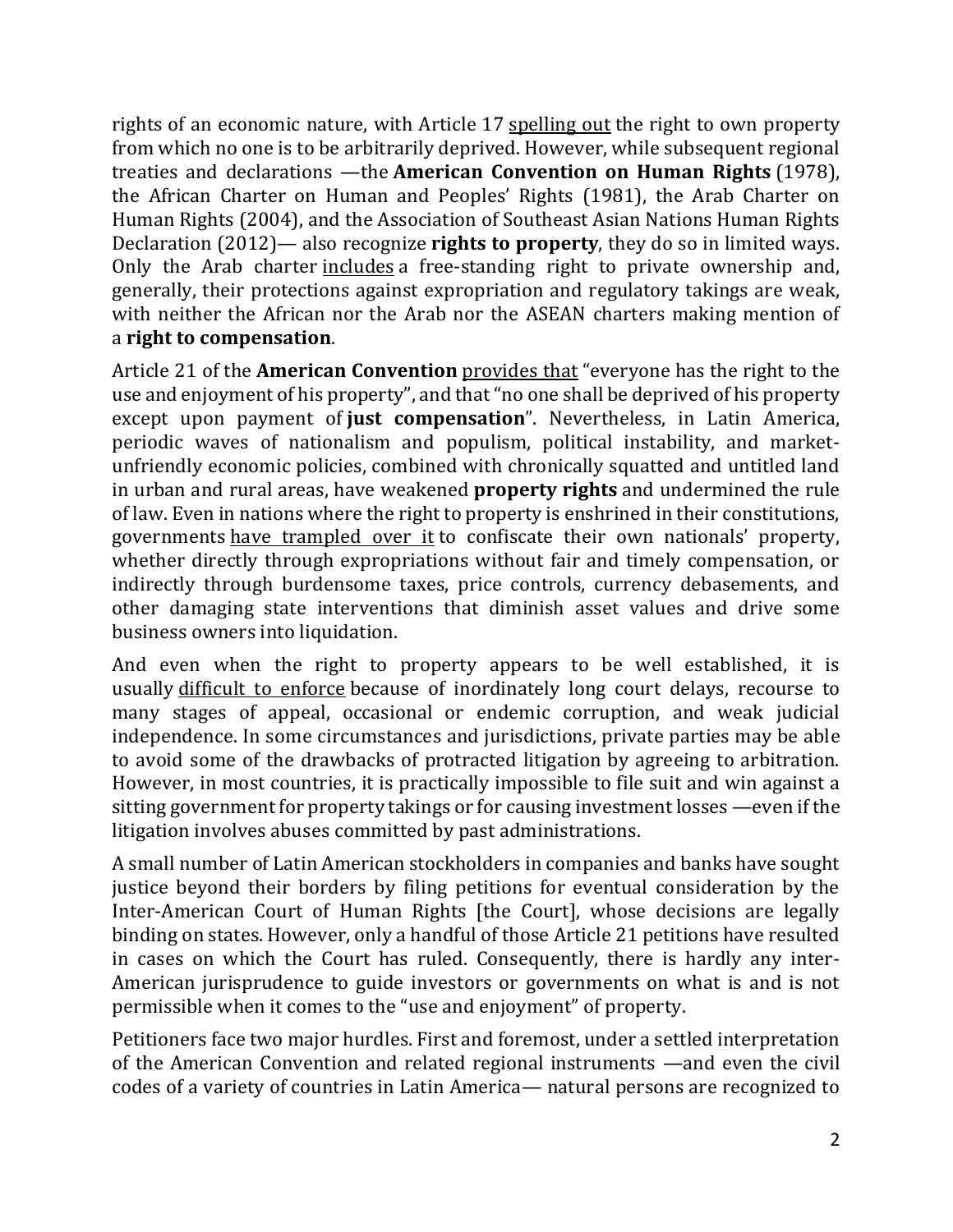enjoy human rights, but legal persons are not. The Convention's preamble [states](http://www.oas.org/dil/treaties_B-32_American_Convention_on_Human_Rights.htm) [that](http://www.oas.org/dil/treaties_B-32_American_Convention_on_Human_Rights.htm) "the essential rights of man are not derived from one's being a national of a certain state, but are based upon attributes of the human personality." Its Article 1[1] establishes that states must "undertake to respect the rights and freedoms recognized herein and to ensure to all persons subject to their jurisdiction the free and full exercise of those rights and freedoms", and its Article 1[2] specifies that "for the purposes of this Convention, 'person' means every human being."

Nevertheless, in 2001, in *Cantos v. Argentina*, the Court [recognized](http://www.corteidh.or.cr/docs/casos/articulos/seriec_85_ing.pdf) the potential injustice that could arise from ignoring that behind every **legal person** there stands a human being with protected rights:

"[I]f a landowner acquires a harvesting machine to work his fields and the government confiscates it, he would be protected by Article 21. But if, instead of a landowner, it was a case of two poor farmers who formed a company to buy the same harvester and the government confiscated it, they would not be able to invoke the American Convention because the harvester in question would be owned by a company."

Therefore, the Court accepted that there is a [difference](http://www.corteidh.or.cr/docs/casos/articulos/seriec_85_ing.pdf) between the rights of the shareholders of a company and those of the company itself. The ruling on *Cantos* stated that "although the figure of legal entities has not been expressly recognized by the **American Convention**, […] this does not mean that, in specific circumstances, an individual may not resort to the **Inter-American System for the Protection of Human Rights** to enforce his fundamental rights, even when they are encompassed in a legal figure or fiction created by the same system of law".

The second hurdle is that all rights-related complaints must first pass muster with the Inter-American Commission on Human Rights (the Commission, or **IACHR**). Its staff of attorneys and consultants makes an initial [determination](https://www.proquest.com/openview/fe8a28bae892b00f19699a36cd2680e9/1?pq-origsite=gscholar&cbl=44595) of whether petitions include a possible violation of protected rights, remedies under domestic law have been duly exhausted, and all necessary formalities have been met, as per Articles 46 and 47 of the American Convention. Most petitions fail: for example, in 2020, 78 percent were [rejected](https://www.oas.org/en/iachr/docs/annual/2020/Chapters/IA2020cap2-en.pdf) at this initial stage. Those which pass this initial examination move on to formal admissibility and merit stages, involving a thorough staff analysis, consultations with the relevant government —including to reach a friendly settlement— and failing resolution, Commission attorneys reach their conclusions taking into advisement briefs prepared by both sides.

In early 2016, acting on a request of Panama's government, the Court delivered a welcome **[advisory](https://cdp-hrc.uottawa.ca/sites/cdp-hrc.uottawa.ca/files/english_summary-_iacthr_advisory_opinions_legal_persons.pdf) opinion** interpreting the rights of legal persons in the Americas. It stated that legal persons are not entitled to hold rights under the Convention, except for organizations representing indigenous communities or workers (e.g., labor unions). However, it acknowledged that in some cases natural persons may exercise their rights through legal persons, such as in the case of media companies, and that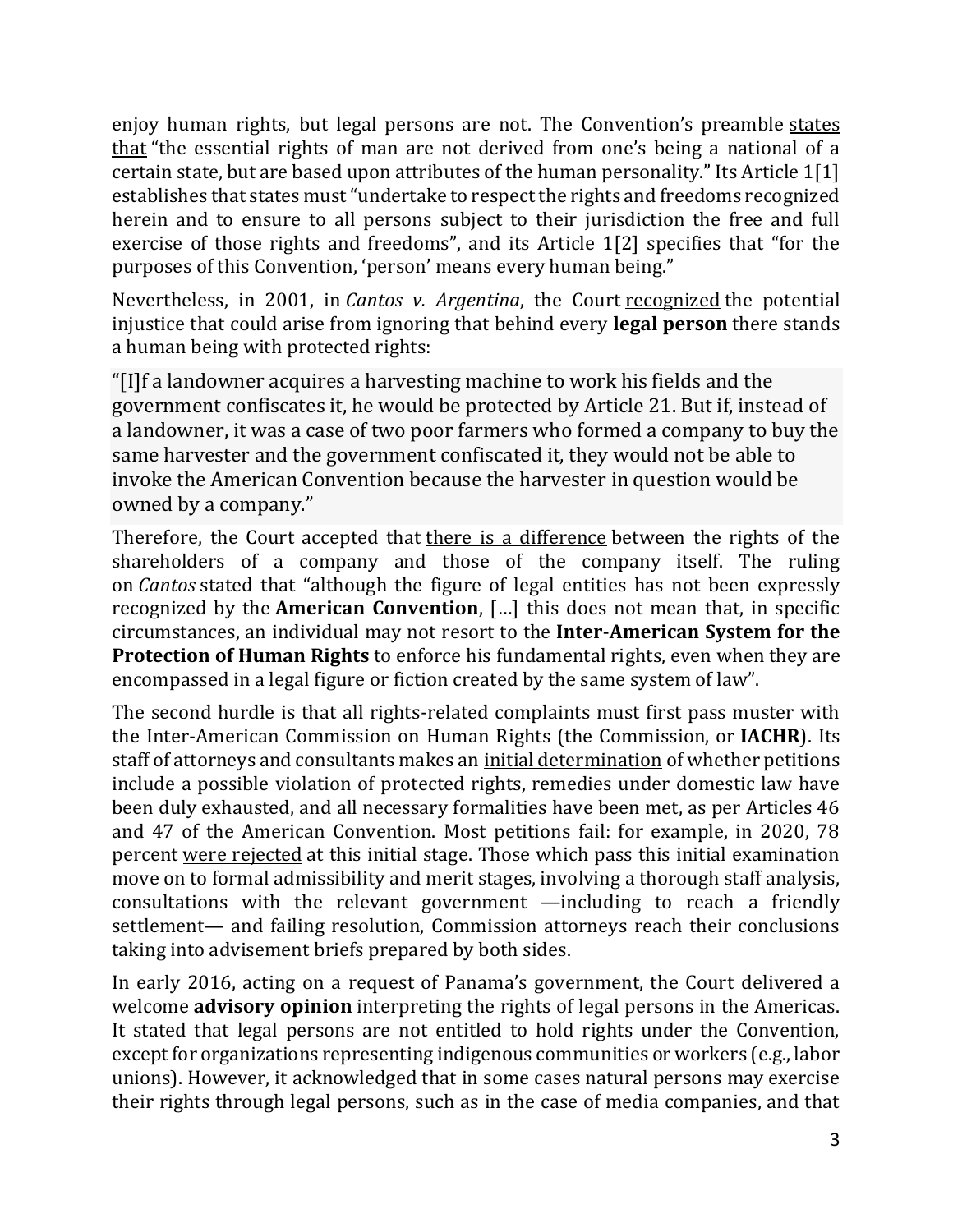this potential overlap "must be analyzed in each case". Finally, the Court [concluded](https://cdp-hrc.uottawa.ca/sites/cdp-hrc.uottawa.ca/files/english_summary-_iacthr_advisory_opinions_legal_persons.pdf) [that](https://cdp-hrc.uottawa.ca/sites/cdp-hrc.uottawa.ca/files/english_summary-_iacthr_advisory_opinions_legal_persons.pdf) natural persons may exhaust local remedies through legal persons when the local recourses available can only be submitted by the latter, as when seeking protection for a corporation's property. In these instances, natural persons fulfill the requirement of exhaustion of local remedies and are allowed to submit an individual petition.

Until this opinion was issued, Commission staff had [refused](https://brill.com/view/journals/iclr/21/5/article-p449_6.xml) to admit complaints presented either by legal persons (including labor unions) or in cases where domestic remedies were exhausted by a **legal person** rather than by an individual. An early and infamous example is the 1991 Commission's rejection of a [petition](https://repository.law.miami.edu/cgi/viewcontent.cgi?article=1222&context=umiclr) filed against Peru on behalf of 105 individual shareholders of the Banco de Lima, for the 1987 attempt to expropriate that and all banks without any public-interest justification, prior payment of **just compensation**, or regard for procedures outlined in Peru's constitution. Commission attorneys had [concluded](https://www.cidh.oas.org/annualrep/90.91eng/Peru10.169.htm) that "what is at issue here are not the individual **property rights** of the individual shareholders, but rather the collective property rights of the […] Banco de Lima".

One would expect, therefore, that in the wake of the Court's 2016 opinion, the Commission's staff attorneys would have updated their assessments and decisionmaking whenever handling alleged violations of the Convention's Article 21. Unfortunately, there is no evidence of that. In 2019, a petition (*Michelsen et al. v. Colombia*) by the shareholders of Bermúdez y Valenzuela S.A., a finance company that ostensibly was unfairly taken over and shut down by Colombia's banking regulator in 1999, was ruled [inadmissible](https://www.oas.org/es/cidh/decisiones/2019/COIN709-07ES.pdf) because the domestic remedies pursued sought justice for the company and not for its stockholders.

Similarly, in 2020, a petition (*Vieitez v. Argentina*) by the main shareholder of a family business, Pasadena S.A., that starting in 1988 went through an allegedly irregular bankruptcy process, was ruled [inadmissible](https://www.oas.org/en/iachr/decisions/2020/arin939-08en.pdf) because the petitioner had acted as Pasadena's shareholder and had claimed for the company's rights instead of his own. And in recent weeks, a petition (*Cerviño v. Argentina*) by the owner of a family business, ASCHA S.A., the victim of arbitrary judicial decisions in proceedings during 2002-2014, was ruled [admissible](https://www.oas.org/en/iachr/decisions/2021/ARAD1331-08EN.pdf) only insofar as he was the purported target of a harassment and intimidation campaign that was not investigated by the police —but not because of his claims under Article 21 relating to ASCHA S.A., a business entity different from the petitioner.

The Commission's handling of these three petitions was uniform: their reports read as if they had been written prior the issuance of the Court's 2016 **advisory opinion**. Tellingly, none of them even mentioned the existence of said Court opinion, relying instead on outdated criteria and language found in old Commission reports from [2005](http://cidh.org/annualrep/2005eng/Peru.12139eng.htm) and [2010.](http://www.worldcourts.com/iacmhr/eng/decisions/2010.10.23_Betancourt_Estrada_et_al_v_Colombia.htm) While petitioners argued that their companies were mere vehicles for pursuing and protecting their human rights, especially under the